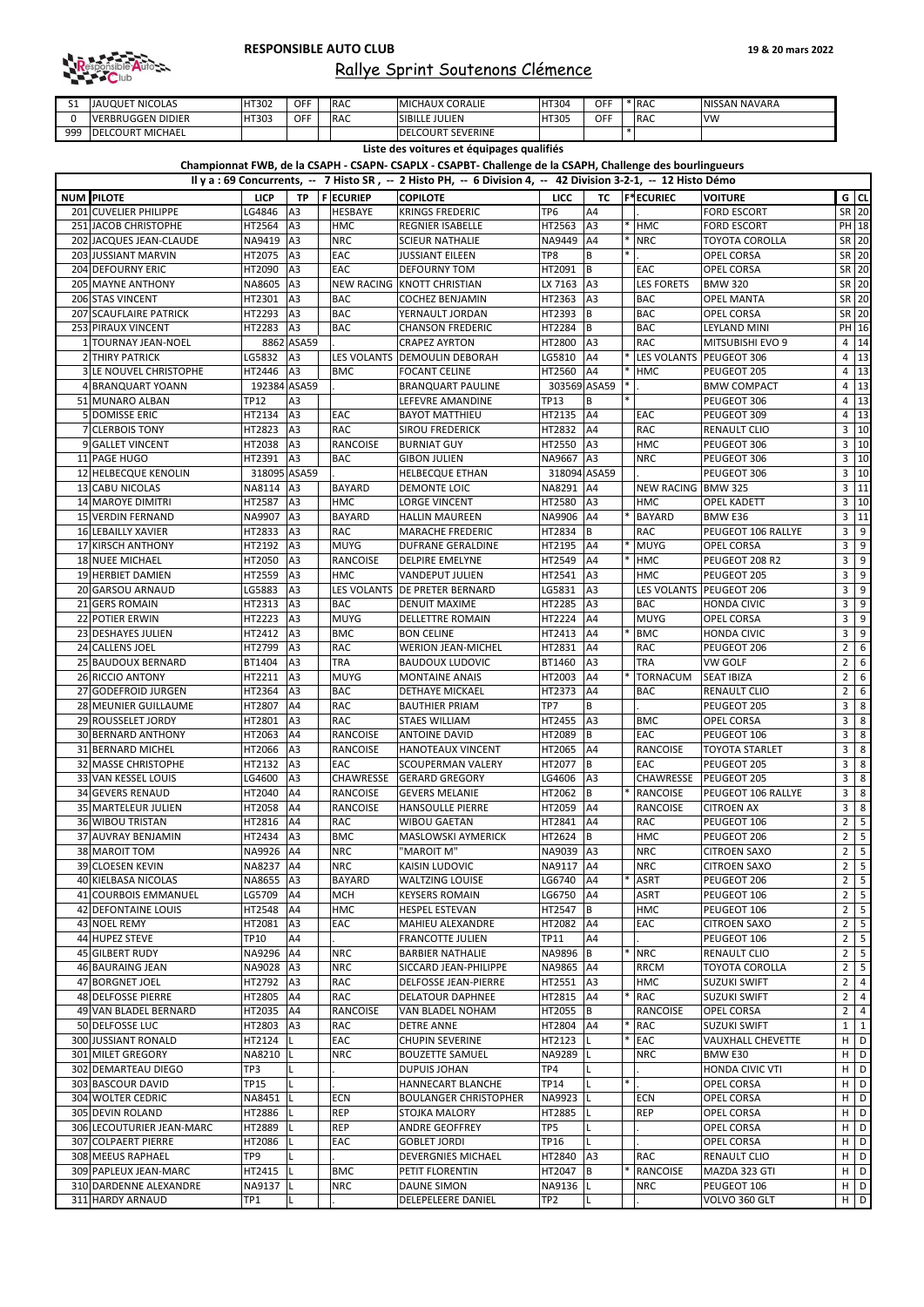|              | <b>D4 - Classification Unofficial</b> |  |                          |                                     |                 |                               |          |                         |          |         |  |  |
|--------------|---------------------------------------|--|--------------------------|-------------------------------------|-----------------|-------------------------------|----------|-------------------------|----------|---------|--|--|
|              | <b>D4 - Classement Officieux</b>      |  |                          |                                     |                 |                               |          |                         |          |         |  |  |
|              | After ES / SS: 4 - ES 4(14 km)        |  |                          |                                     |                 |                               |          |                         |          |         |  |  |
| Pos No       |                                       |  | Pilote                   | Co-Pilote                           | Licence         | Ecurie                        | ID-CI    | Marque                  | Temps    | D.Prem  |  |  |
|              |                                       |  | <b>THIRY PATRICK</b>     | * DEMOULIN DEBORAHLG5832 / LG5810   |                 | LES VOLANTS / LES VOLANT 4-13 |          | PEUGEOT 306             | 25:38.24 |         |  |  |
| $\mathbf{2}$ |                                       |  | <b>TOURNAY JEAN-NOEL</b> | <b>CRAPEZ AYRTON</b>                | 8862 / HT2800   | / RAC                         | $4 - 14$ | <b>MITSUBISHI EVO 9</b> | 26:04.44 | 26.20   |  |  |
|              |                                       |  | LE NOUVEL CHRISTOP       | * FOCANT CELINE                     | HT2446 / HT2560 | BMC / HMC                     | $4 - 13$ | PEUGEOT 205             | 27:05.15 | 1:26.91 |  |  |
|              | 51                                    |  | <b>MUNARO ALBAN</b>      | * LEFEVRE AMANDINE TP12/TP13        |                 |                               | $4 - 13$ | PEUGEOT 306             | 28:40.79 | 3:02.55 |  |  |
| 5            |                                       |  | <b>DOMISSE ERIC</b>      | <b>BAYOT MATTHIEU</b>               | HT2134 / HT2135 | EAC / EAC                     | $4 - 13$ | PEUGEOT 309             | 29:59.48 | 4:21.24 |  |  |
| 6.           |                                       |  | <b>BRANQUART YOANN</b>   | * BRANQUART PAULINI 192384 / 303569 |                 |                               | $4 - 13$ | <b>BMW COMPACT</b>      | 33:31.54 | 7:53.30 |  |  |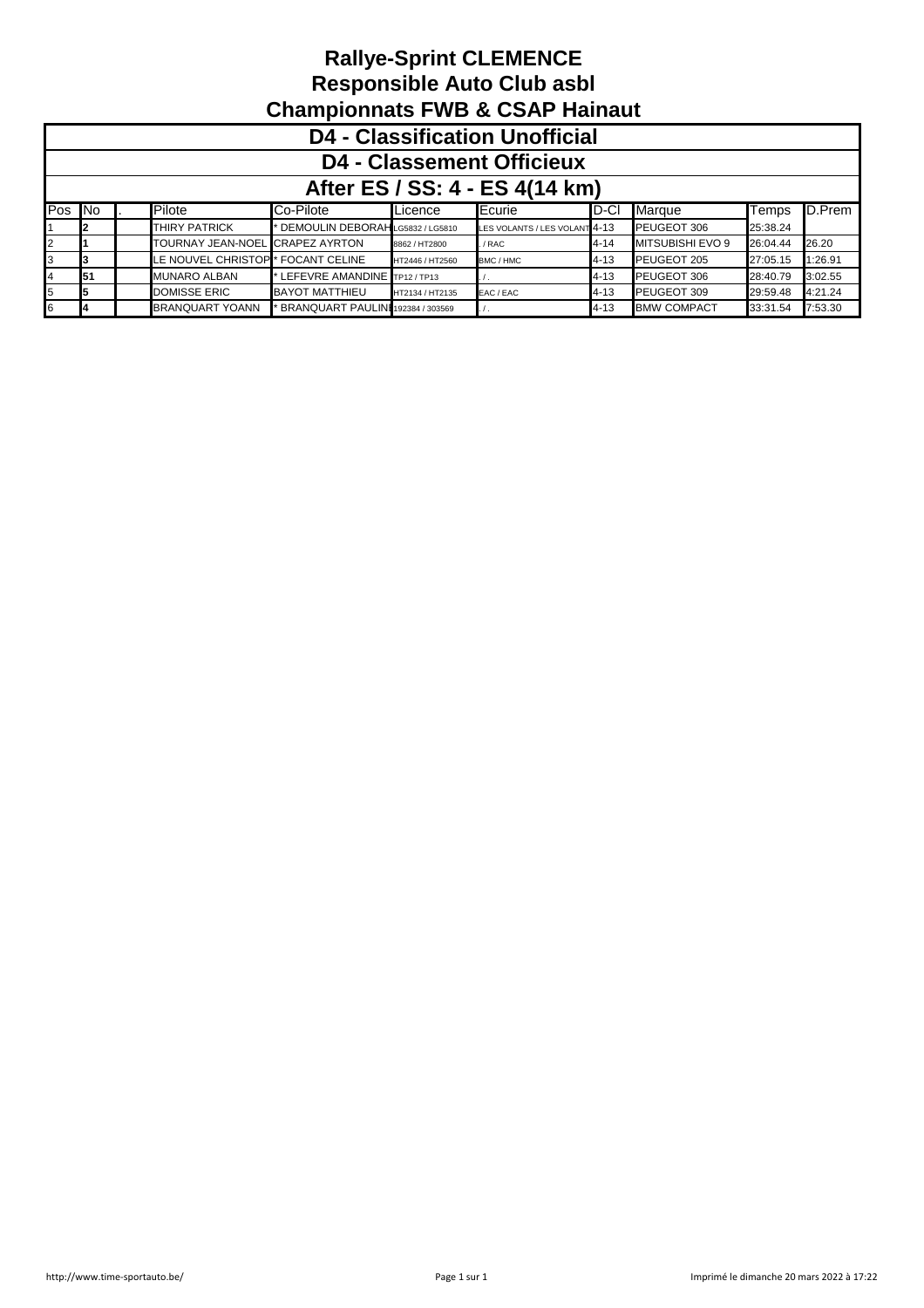|                | D1-D2-D3 - Classification Unofficial |                          |                                        |                 |                                 |          |                            |          |          |  |  |
|----------------|--------------------------------------|--------------------------|----------------------------------------|-----------------|---------------------------------|----------|----------------------------|----------|----------|--|--|
|                |                                      |                          |                                        |                 | D1-D2-D3 - Classement Officieux |          |                            |          |          |  |  |
|                |                                      |                          |                                        |                 | After ES / SS: 4 - ES 4(14 km)  |          |                            |          |          |  |  |
| Pos            | .No                                  | Pilote                   | Co-Pilote                              | Licence         | Ecurie                          | ID-CI    | Marque                     | Temps    | D.Prem   |  |  |
|                | l9                                   | GALLET VINCENT           | <b>BURNIAT GUY</b>                     | HT2038 / HT2550 | RANCOISE / HMC                  | $3 - 10$ | PEUGEOT 306                | 26:00.94 |          |  |  |
| 2              | 7                                    | CLERBOIS TONY            | <b>SIROU FREDERICK</b>                 | HT2823 / HT2832 | RAC / RAC                       | $3 - 10$ | RENAULT CLIO               | 28:01.63 | 2:00.69  |  |  |
| 3              | 33                                   | VAN KESSEL LOUIS         | GERARD GREGORY                         | LG4600 / LG4606 | CHAWRESSE / CHAWRESSE 3-8       |          | PEUGEOT 205                | 28:11.38 | 2:10.44  |  |  |
| 4              | 18                                   | <b>NUEE MICHAEL</b>      | <b>DELPIRE EMELYNE</b>                 | HT2050 / HT2549 | RANCOISE / HMC                  | $3-9$    | PEUGEOT 208 R2             | 28:31.06 | 2:30.12  |  |  |
| 5              | 19                                   | HERBIET DAMIEN           | VANDEPUT JULIEN                        | HT2559 / HT2541 | HMC / HMC                       | $3-9$    | PEUGEOT 205                | 28:40.07 | 2:39.13  |  |  |
| 6              | 21                                   | GERS ROMAIN              | DENUIT MAXIME                          | HT2313 / HT2285 | BAC / BAC                       | $3-9$    | HONDA CIVIC                | 28:48.35 | 2:47.41  |  |  |
| $\overline{7}$ | 29                                   | ROUSSELET JORDY          | <b>STAES WILLIAM</b>                   | HT2801 / HT2455 | RAC / BMC                       | $3 - 8$  | OPEL CORSA                 | 28:50.31 | 2:49.37  |  |  |
| 8              | 28                                   | <b>MEUNIER GUILLAUME</b> | <b>BAUTHIER PRIAM</b>                  | HT2807 / TP7    | RAC / .                         | $3 - 8$  | PEUGEOT 205                | 29:02.79 | 3:01.85  |  |  |
| 9              | 41                                   |                          | <b>COURBOIS EMMANUELKEYSERS ROMAIN</b> | LG5709 / LG6750 | MCH / ASRT                      | $2 - 5$  | PEUGEOT 106                | 29:23.74 | 3:22.80  |  |  |
| 10             | 12                                   | HELBECQUE KENOLIN        | <b>HELBECQUE ETHAN</b>                 | 318095 / 318094 | $\prime$ .                      | $3 - 10$ | PEUGEOT 306                | 29:39.62 | 3:38.68  |  |  |
| 11             | 43                                   | <b>NOEL REMY</b>         | <b>MAHIEU ALEXANDRE</b>                | HT2081 / HT2082 | EAC / EAC                       | $2 - 5$  | <b>CITROEN SAXO</b>        | 29:42.03 | 3:41.09  |  |  |
| 12             | 30                                   | <b>BERNARD ANTHONY</b>   | <b>ANTOINE DAVID</b>                   | HT2063 / HT2089 | RANCOISE / EAC                  | $3 - 8$  | PEUGEOT 106                | 29:58.05 | 3:57.11  |  |  |
| 13             | 32                                   | <b>MASSE CHRISTOPHE</b>  | SCOUPERMAN VALER HT2132 / HT2077       |                 | EAC / EAC                       | $3 - 8$  | PEUGEOT 205                | 29:59.93 | 3:58.99  |  |  |
| 14             | 37                                   | AUVRAY BENJAMIN          | <b>MASLOWSKI AYMERIC</b>               | HT2434 / HT2624 | BMC / HMC                       | $2 - 5$  | PEUGEOT 206                | 30:04.91 | 4:03.97  |  |  |
| 15             | 44                                   | <b>HUPEZ STEVE</b>       | FRANCOTTE JULIEN                       | TP10/TP11       | $\prime$ .                      | $2 - 5$  | PEUGEOT 106                | 30:10.42 | 4:09.48  |  |  |
| 16             | 34                                   | <b>GEVERS RENAUD</b>     | <b>GEVERS MELANIE</b>                  | HT2040 / HT2062 | RANCOISE / RANCOISE             | $3 - 8$  | PEUGEOT 106 RALLY 30:12.37 |          | 4:11.43  |  |  |
| 17             | 13                                   | CABU NICOLAS             | <b>DEMONTE LOIC</b>                    | NA8114 / NA8291 | <b>BAYARD / NEW RACING</b>      | $3 - 11$ | <b>BMW 325</b>             | 30:13.20 | 4:12.26  |  |  |
| 18             | 25                                   | <b>BAUDOUX BERNARD</b>   | <b>BAUDOUX LUDOVIC</b>                 | BT1404 / BT1460 | TRA / TRA                       | $2 - 6$  | VW GOLF                    | 30:14.33 | 4:13.39  |  |  |
| 19             | 36                                   | <b>WIBOU TRISTAN</b>     | <b>WIBOU GAETAN</b>                    | HT2816 / HT2841 | RAC / RAC                       | $2 - 5$  | PEUGEOT 106                | 30:16.51 | 4:15.57  |  |  |
| 20             | 31                                   | <b>BERNARD MICHEL</b>    | HANOTEAUX VINCENT                      | HT2066 / HT2065 | RANCOISE / RANCOISE             | $3 - 8$  | <b>TOYOTA STARLET</b>      | 30:23.88 | 4:22.94  |  |  |
| 21             | 26                                   | <b>RICCIO ANTONY</b>     | <b>MONTAINE ANAIS</b>                  | HT2211 / HT2003 | MUYG / TORNACUM                 | $2 - 6$  | <b>SEAT IBIZA</b>          | 30:34.38 | 4:33.44  |  |  |
| 22             | 47                                   | <b>BORGNET JOEL</b>      | <b>DELFOSSE JEAN-PIER</b>              | HT2792 / HT2551 | RAC / HMC                       | $2 - 4$  | <b>SUZUKI SWIFT</b>        | 31:02.97 | 5:02.03  |  |  |
| 23             | 14                                   | <b>MAROYE DIMITRI</b>    | LORGE VINCENT                          | HT2587 / HT2580 | HMC / HMC                       | $3 - 10$ | OPEL KADETT                | 31:34.18 | 5:33.24  |  |  |
| 24             | 42                                   | <b>DEFONTAINE LOUIS</b>  | HESPEL ESTEVAN                         | HT2548 / HT2547 | HMC / HMC                       | $2 - 5$  | PEUGEOT 106                | 31:35.65 | 5:34.71  |  |  |
| 25             | 50                                   | <b>DELFOSSE LUC</b>      | <b>DETRE ANNE</b>                      | HT2803 / HT2804 | RAC / RAC                       | $1 - 1$  | <b>SUZUKI SWIFT</b>        | 31:43.42 | 5:42.48  |  |  |
| 26             | 40                                   | KIELBASA NICOLAS         | <b>WALTZING LOUISE</b>                 | NA8655 / LG6740 | BAYARD / ASRT                   | $2 - 5$  | PEUGEOT 206                | 31:53.59 | 5:52.65  |  |  |
| 27             | 15                                   | VERDIN FERNAND           | <b>HALLIN MAUREEN</b>                  | NA9907 / NA9906 | BAYARD / BAYARD                 | $3 - 11$ | BMW E36                    | 32:06.35 | 6:05.41  |  |  |
| 28             | 45                                   | <b>GILBERT RUDY</b>      | <b>BARBIER NATHALIE</b>                | NA9296 / NA9896 | NRC / NRC                       | $2 - 5$  | RENAULT CLIO               | 32:35.75 | 6:34.81  |  |  |
| 29             | 39                                   | <b>CLOESEN KEVIN</b>     | <b>KAISIN LUDOVIC</b>                  | NA8237 / NA9117 | NRC / NRC                       | $2 - 5$  | <b>CITROEN SAXO</b>        | 33:00.14 | 6:59.20  |  |  |
| 30             | 24                                   | CALLENS JOEL             | <b>WERION JEAN-MICHEL</b>              | HT2799 / HT2831 | RAC / RAC                       | $2-6$    | PEUGEOT 206                | 33:36.40 | 7:35.46  |  |  |
| 31             | 46                                   | <b>BAURAING JEAN</b>     | SICCARD JEAN-PHILIP NA9028 / NA9865    |                 | NRC / RRCM                      | $2 - 5$  | TOYOTA COROLLA             | 36:06.22 | 10:05.28 |  |  |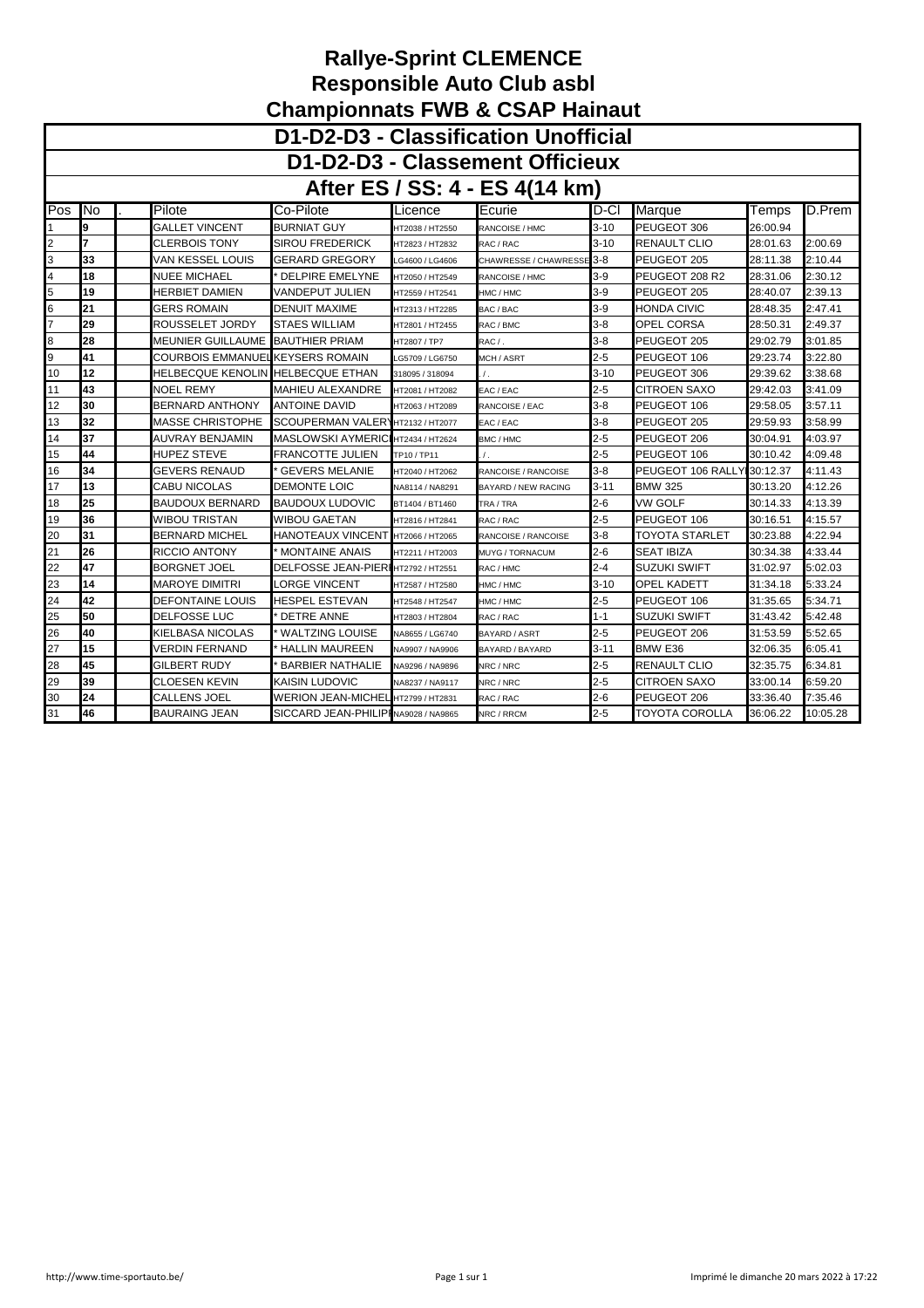|        | <b>SR</b> - Classification Unofficial |  |                                    |                        |                 |            |              |                       |          |         |  |  |
|--------|---------------------------------------|--|------------------------------------|------------------------|-----------------|------------|--------------|-----------------------|----------|---------|--|--|
|        | <b>SR - Classement Officieux</b>      |  |                                    |                        |                 |            |              |                       |          |         |  |  |
|        | After ES / SS: 4 - ES 4(14 km)        |  |                                    |                        |                 |            |              |                       |          |         |  |  |
| Pos No |                                       |  | Pilote                             | Co-Pilote              | Licence         | Ecurie     | ID-CI        | Marque                | Temps    | D.Prem  |  |  |
|        | 206                                   |  | <b>STAS VINCENT</b>                | <b>COCHEZ BENJAMIN</b> | HT2301 / HT2363 | BAC / BAC  | <b>SR-20</b> | <b>OPEL MANTA</b>     | 29:14.37 |         |  |  |
|        | 201                                   |  | <b>CUVELIER PHILIPPE</b>           | <b>KRINGS FREDERIC</b> | LG4846 / TP6    | HESBAYE /. | <b>SR-20</b> | <b>FORD ESCORT</b>    | 29:28.92 | 14.55   |  |  |
|        | 202                                   |  | JACQUES JEAN-CLAUD*                | <b>SCIEUR NATHALIE</b> | NA9419 / NA9449 | NRC / NRC  | <b>SR-20</b> | <b>TOYOTA COROLLA</b> | 29:56.26 | 41.89   |  |  |
|        | 203                                   |  | <b>JUSSIANT MARVIN</b>             | <b>JUSSIANT EILEEN</b> | HT2075 / TP8    | $EAC/$ .   | <b>SR-20</b> | OPEL CORSA            | 30:20.00 | 1:05.63 |  |  |
|        | 204                                   |  | <b>DEFOURNY ERIC</b>               | <b>DEFOURNY TOM</b>    | HT2090 / HT2091 | EAC / EAC  | <b>SR-20</b> | OPEL CORSA            | 32:00.58 | 2:46.21 |  |  |
|        | 207                                   |  | SCAUFLAIRE PATRICK YERNAULT JORDAN |                        | HT2293 / HT2393 | BAC / BAC  | <b>SR-20</b> | OPEL CORSA            | 32:35.52 | 3:21.15 |  |  |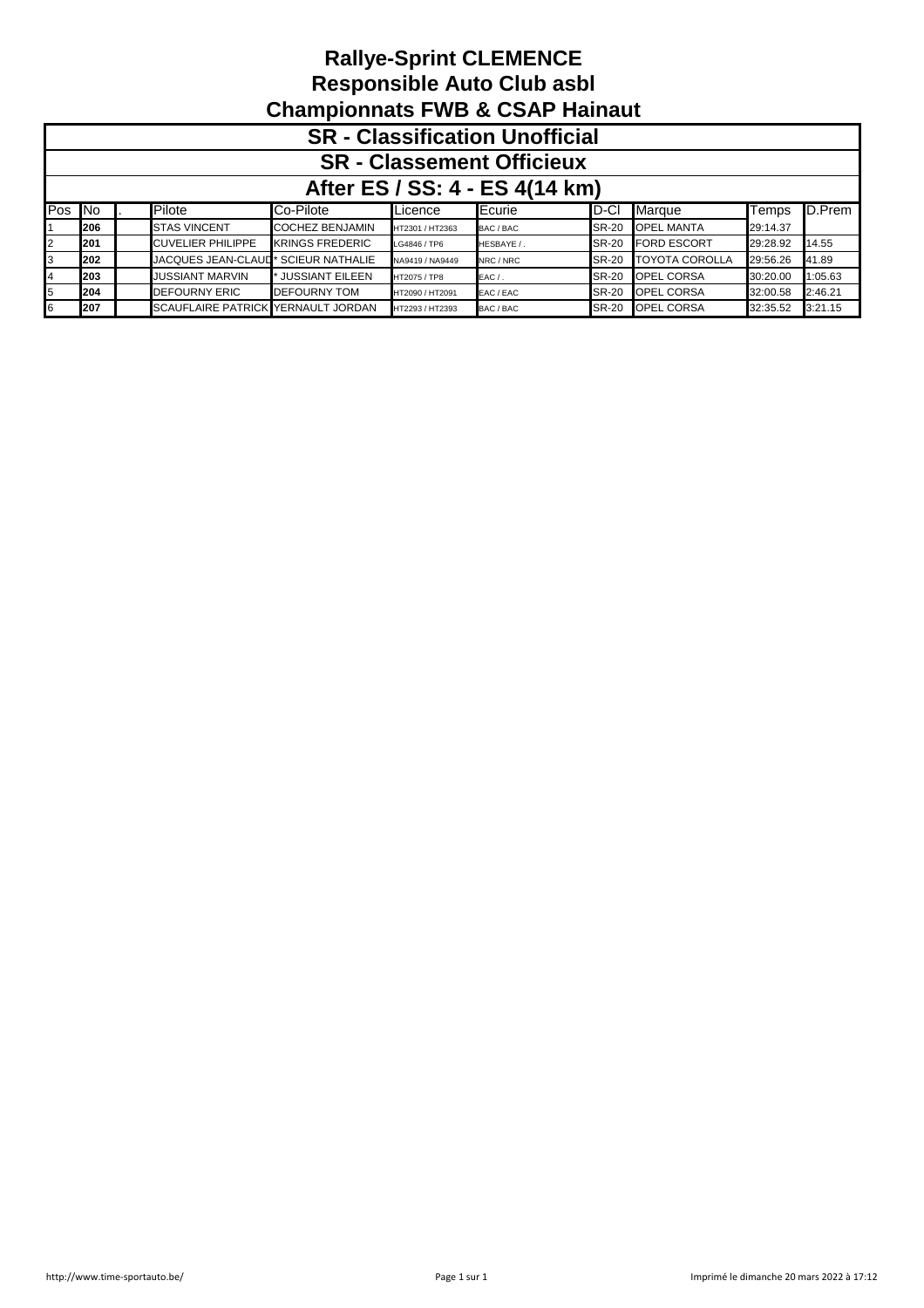|        | <b>PH - Classification Unofficial</b> |  |                         |                         |                 |           |              |                    |          |                |  |  |
|--------|---------------------------------------|--|-------------------------|-------------------------|-----------------|-----------|--------------|--------------------|----------|----------------|--|--|
|        | <b>PH - Classement Officieux</b>      |  |                         |                         |                 |           |              |                    |          |                |  |  |
|        | After ES / SS: 4 - ES 4(14 km)        |  |                         |                         |                 |           |              |                    |          |                |  |  |
| Pos No |                                       |  | Pilote                  | Co-Pilote               | Licence         | Ecurie    | ID-CI        | Marque             | Temps    | <b>ID.Prem</b> |  |  |
|        | 251                                   |  | <b>JACOB CHRISTOPHE</b> | * REGNIER ISABELLE      | HT2564 / HT2563 | HMC / HMC | <b>PH-18</b> | <b>FORD ESCORT</b> | 27:48.32 |                |  |  |
| 12     | 253                                   |  | <b>PIRAUX VINCENT</b>   | <b>CHANSON FREDERIC</b> | HT2283 / HT2284 | BAC / BAC |              | PH-16 LEYLAND MINI | 35:06.40 | 7:18.08        |  |  |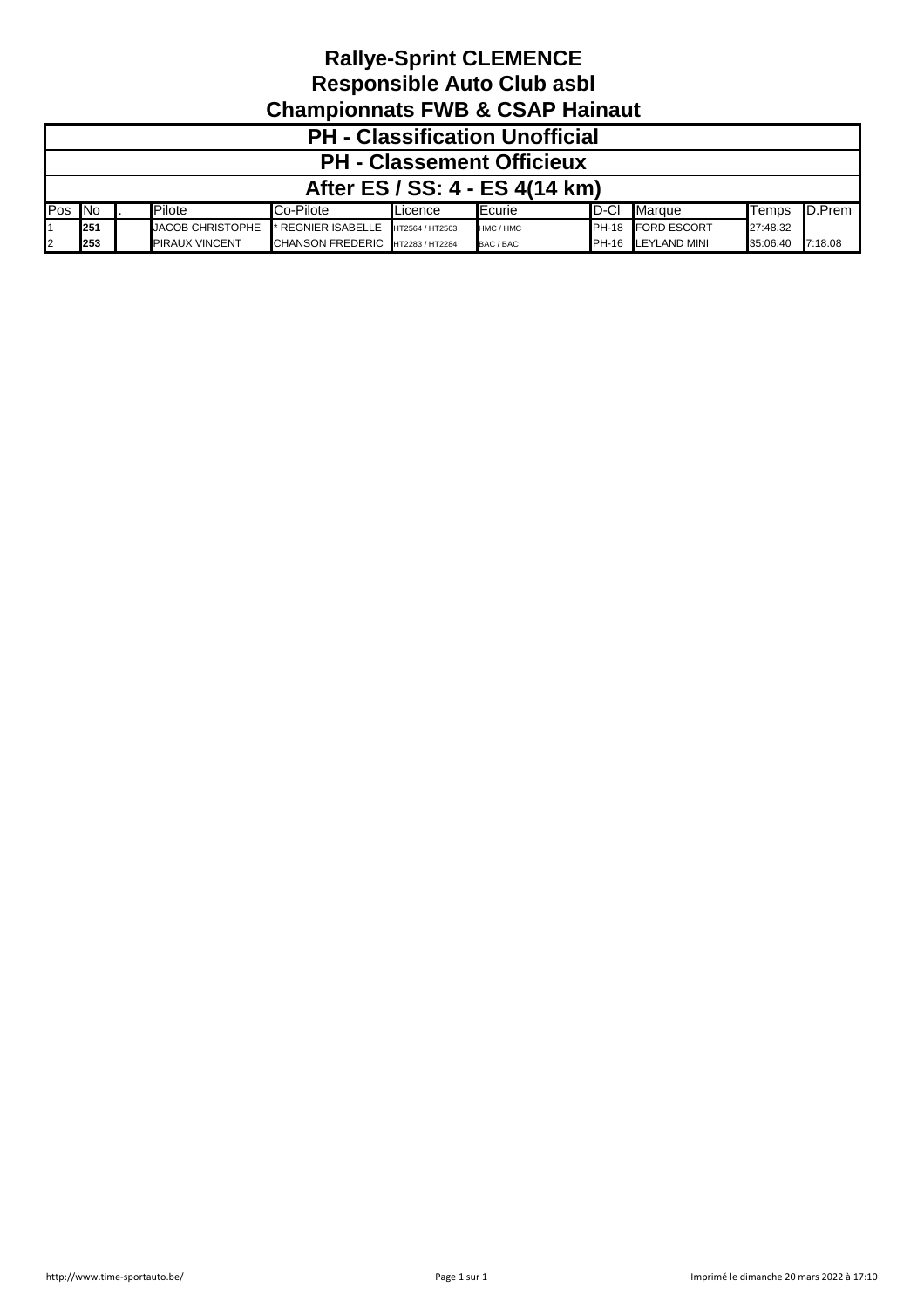|     | <b>Rallye-Sprint CLEMENCE</b><br><b>Responsible Auto Club asbl</b><br><b>Championnats FWB &amp; CSAP Hainaut</b> |                      |                                   |                    |                               |          |                    |          |         |  |  |
|-----|------------------------------------------------------------------------------------------------------------------|----------------------|-----------------------------------|--------------------|-------------------------------|----------|--------------------|----------|---------|--|--|
|     | <b>D4 - Classification Unofficial</b>                                                                            |                      |                                   |                    |                               |          |                    |          |         |  |  |
|     | <b>D4 - Classement Officieux</b>                                                                                 |                      |                                   |                    |                               |          |                    |          |         |  |  |
|     | After ES / SS: 4 - ES 4(14 km)                                                                                   |                      |                                   |                    |                               |          |                    |          |         |  |  |
| Pos | ∥No                                                                                                              | Pilote               | Co-Pilote                         | Licence            | Ecurie                        | ID-CI    | Marque             | Temps    | D.Prem  |  |  |
|     |                                                                                                                  |                      |                                   | Classe / Clas 4-12 |                               |          |                    |          |         |  |  |
|     |                                                                                                                  |                      |                                   | Classe / Clas 4-13 |                               |          |                    |          |         |  |  |
|     | I2                                                                                                               | <b>THIRY PATRICK</b> | DEMOULIN DEBORAH LG5832 / LG5810  |                    | LES VOLANTS / LES VOLANT 4-13 |          | PEUGEOT 306        | 25:38.24 |         |  |  |
| 2   | 3                                                                                                                | LE NOUVEL CHRISTOP   | FOCANT CELINE                     | HT2446 / HT2560    | BMC / HMC                     | $4 - 13$ | PEUGEOT 205        | 27:05.15 | 1:26.91 |  |  |
| 3   | 51                                                                                                               | <b>MUNARO ALBAN</b>  | LEFEVRE AMANDINE TP12/TP13        |                    | $\prime$ .                    | $4 - 13$ | PEUGEOT 306        | 28:40.79 | 3:02.55 |  |  |
| 4   | 5                                                                                                                | <b>DOMISSE ERIC</b>  | <b>BAYOT MATTHIEU</b>             | HT2134 / HT2135    | EAC / EAC                     | $4 - 13$ | PEUGEOT 309        | 29:59.48 | 4:21.24 |  |  |
| 5   | 4                                                                                                                | BRANQUART YOANN      | BRANQUART PAULINI 192384 / 303569 |                    |                               | $4 - 13$ | <b>BMW COMPACT</b> | 33:31.54 | 7:53.30 |  |  |
|     | Classe / Clas 4-14                                                                                               |                      |                                   |                    |                               |          |                    |          |         |  |  |
|     | TOURNAY JEAN-NOEL CRAPEZ AYRTON<br>MITSUBISHI EVO 9<br>26:04.44<br>$4 - 14$<br>8862 / HT2800<br>. / RAC          |                      |                                   |                    |                               |          |                    |          |         |  |  |
|     | Classe / Clas 4-15                                                                                               |                      |                                   |                    |                               |          |                    |          |         |  |  |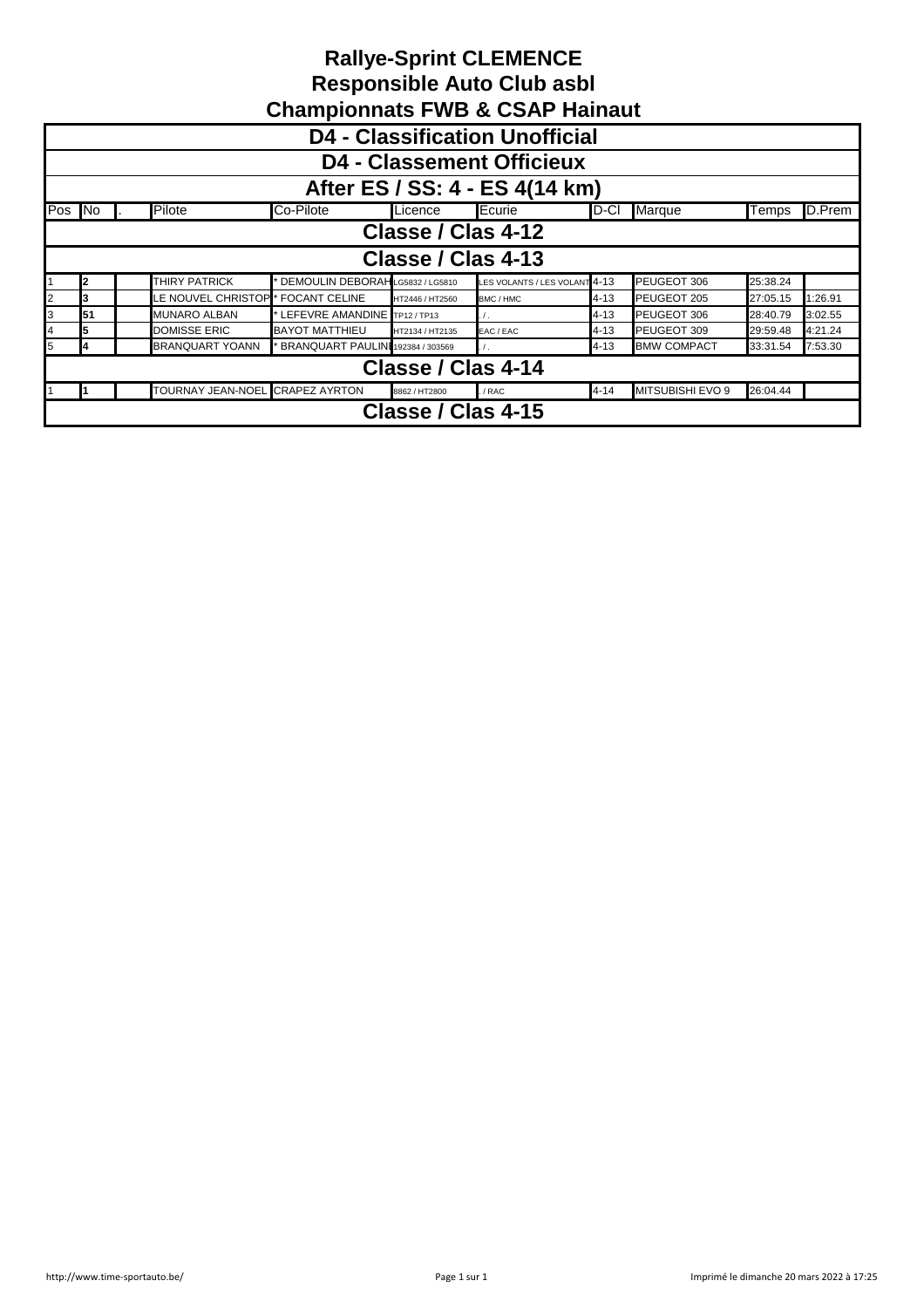|                | D1-D2-D3 - Classification Unofficial |                         |                                      |                          |                                 |          |                     |          |         |  |  |
|----------------|--------------------------------------|-------------------------|--------------------------------------|--------------------------|---------------------------------|----------|---------------------|----------|---------|--|--|
|                |                                      |                         |                                      |                          |                                 |          |                     |          |         |  |  |
|                |                                      |                         |                                      |                          | D1-D2-D3 - Classement Officieux |          |                     |          |         |  |  |
|                |                                      |                         |                                      |                          | After ES / SS: 4 - ES 4(14 km)  |          |                     |          |         |  |  |
|                |                                      |                         |                                      |                          |                                 |          |                     |          |         |  |  |
| lPos           | <b>No</b>                            | Pilote                  | Co-Pilote                            | Licence                  | Ecurie                          | D-Cl     | <b>Marque</b>       | Temps    | D.Prem  |  |  |
|                |                                      |                         |                                      | Classe / Clas 1-1        |                                 |          |                     |          |         |  |  |
|                | 50                                   | <b>DELFOSSE LUC</b>     | <b>DETRE ANNE</b>                    | HT2803 / HT2804          | RAC / RAC                       | $1 - 1$  | <b>SUZUKI SWIFT</b> | 31:43.42 |         |  |  |
|                |                                      |                         |                                      | Classe / Clas 1-2        |                                 |          |                     |          |         |  |  |
|                |                                      |                         |                                      |                          |                                 |          |                     |          |         |  |  |
|                | Classe / Clas 1-3                    |                         |                                      |                          |                                 |          |                     |          |         |  |  |
|                | Classe / Clas 2-4                    |                         |                                      |                          |                                 |          |                     |          |         |  |  |
|                | 47                                   | <b>BORGNET JOEL</b>     | DELFOSSE JEAN-PIERI HT2792 / HT2551  |                          | RAC / HMC                       | $2 - 4$  | <b>SUZUKI SWIFT</b> | 31:02.97 |         |  |  |
|                | <b>Classe / Clas 2-5</b>             |                         |                                      |                          |                                 |          |                     |          |         |  |  |
|                | 41                                   | COURBOIS EMMANUEI       | <b>KEYSERS ROMAIN</b>                | G5709 / LG6750           | MCH / ASRT                      | $2 - 5$  | PEUGEOT 106         | 29:23.74 |         |  |  |
|                | 43                                   | NOEL REMY               | MAHIEU ALEXANDRE                     | HT2081 / HT2082          | EAC / EAC                       | $2 - 5$  | CITROEN SAXO        | 29:42.03 | 18.29   |  |  |
| 3              | 37                                   | AUVRAY BENJAMIN         | MASLOWSKI AYMERIC HT2434 / HT2624    |                          | BMC / HMC                       | $2 - 5$  | PEUGEOT 206         | 30:04.91 | 41.17   |  |  |
| 4              | 44                                   | HUPEZ STEVE             | <b>FRANCOTTE JULIEN</b>              | TP10/TP11                |                                 | $2 - 5$  | PEUGEOT 106         | 30:10.42 | 46.68   |  |  |
| 5              | 36                                   | WIBOU TRISTAN           | WIBOU GAETAN                         | HT2816 / HT2841          | RAC / RAC                       | $2 - 5$  | PEUGEOT 106         | 30:16.51 | 52.77   |  |  |
| 6              | 42                                   | DEFONTAINE LOUIS        | HESPEL ESTEVAN                       | HT2548 / HT2547          | HMC / HMC                       | $2 - 5$  | PEUGEOT 106         | 31:35.65 | 2:11.91 |  |  |
|                | 40                                   | KIELBASA NICOLAS        | <b>WALTZING LOUISE</b>               | NA8655 / LG6740          | BAYARD / ASRT                   | $2 - 5$  | PEUGEOT 206         | 31:53.59 | 2:29.85 |  |  |
| 8              | 45                                   | GILBERT RUDY            | <b>BARBIER NATHALIE</b>              | NA9296 / NA9896          | NRC / NRC                       | $2 - 5$  | RENAULT CLIO        | 32:35.75 | 3:12.01 |  |  |
| 9              | 39                                   | CLOESEN KEVIN           | KAISIN LUDOVIC                       | NA8237 / NA9117          | NRC / NRC                       | $2 - 5$  | CITROEN SAXO        | 33:00.14 | 3:36.40 |  |  |
| 10             | 46                                   | BAURAING JEAN           | SICCARD JEAN-PHILIPI NA9028 / NA9865 |                          | NRC / RRCM                      | $2 - 5$  | TOYOTA COROLLA      | 36:06.22 | 6:42.48 |  |  |
|                |                                      |                         |                                      | Classe / Clas 2-6        |                                 |          |                     |          |         |  |  |
|                | 25                                   | <b>BAUDOUX BERNARD</b>  | <b>BAUDOUX LUDOVIC</b>               | BT1404 / BT1460          | TRA / TRA                       | 2-6      | <b>VW GOLF</b>      | 30:14.33 |         |  |  |
|                | 26                                   | RICCIO ANTONY           | <b>MONTAINE ANAIS</b>                | HT2211 / HT2003          | MUYG / TORNACUM                 | $2 - 6$  | SEAT IBIZA          | 30:34.38 | 20.05   |  |  |
|                | 24                                   | CALLENS JOEL            | WERION JEAN-MICHEL HT2799 / HT2831   |                          | RAC / RAC                       | $2-6$    | PEUGEOT 206         | 33:36.40 | 3:22.07 |  |  |
|                |                                      |                         |                                      | Classe / Clas 2-7        |                                 |          |                     |          |         |  |  |
|                |                                      |                         |                                      | Classe / Clas 3-8        |                                 |          |                     |          |         |  |  |
|                | 33                                   | VAN KESSEL LOUIS        | <b>GERARD GREGORY</b>                | G4600 / LG4606           | CHAWRESSE / CHAWRESSE           | $3 - 8$  | PEUGEOT 205         | 28:11.38 |         |  |  |
|                | 29                                   | ROUSSELET JORDY         | <b>STAES WILLIAM</b>                 | HT2801 / HT2455          | RAC / BMC                       | $3 - 8$  | OPEL CORSA          | 28:50.31 | 38.93   |  |  |
| 3              | 28                                   | MEUNIER GUILLAUME       | <b>BAUTHIER PRIAM</b>                | HT2807 / TP7             | RAC /.                          | $3-8$    | PEUGEOT 205         | 29:02.79 | 51.41   |  |  |
|                | 30                                   | BERNARD ANTHONY         | <b>ANTOINE DAVID</b>                 | HT2063 / HT2089          | RANCOISE / EAC                  | $3-8$    | PEUGEOT 106         | 29:58.05 | 1:46.67 |  |  |
|                | 32                                   | <b>MASSE CHRISTOPHE</b> | SCOUPERMAN VALER HT2132 / HT2077     |                          | EAC / EAC                       | $3 - 8$  | PEUGEOT 205         | 29:59.93 | 1:48.55 |  |  |
|                | 34                                   | <b>GEVERS RENAUD</b>    | <b>GEVERS MELANIE</b>                | HT2040 / HT2062          | RANCOISE / RANCOISE             | $3 - 8$  | PEUGEOT 106 RALLY   | 30:12.37 | 2:00.99 |  |  |
|                | 31                                   | BERNARD MICHEL          | HANOTEAUX VINCENT HT2066 / HT2065    |                          | RANCOISE / RANCOISE             | 3-8      | TOYOTA STARLET      | 30:23.88 | 2:12.50 |  |  |
|                |                                      |                         |                                      | <b>Classe / Clas 3-9</b> |                                 |          |                     |          |         |  |  |
|                | 18                                   | NUEE MICHAEL            | DELPIRE EMELYNE                      | HT2050 / HT2549          | RANCOISE / HMC                  | $3-9$    | PEUGEOT 208 R2      | 28:31.06 |         |  |  |
| 2              | 19                                   | HERBIET DAMIEN          | VANDEPUT JULIEN                      | HT2559 / HT2541          | HMC / HMC                       | $3-9$    | PEUGEOT 205         | 28:40.07 | 9.01    |  |  |
| 3              | 21                                   | GERS ROMAIN             | DENUIT MAXIME                        | HT2313 / HT2285          | BAC / BAC                       | $3 - 9$  | HONDA CIVIC         | 28:48.35 | 17.29   |  |  |
|                |                                      |                         |                                      | Classe / Clas 3-10       |                                 |          |                     |          |         |  |  |
|                | 9                                    | <b>GALLET VINCENT</b>   | BURNIAT GUY                          | HT2038 / HT2550          | RANCOISE / HMC                  | $3 - 10$ | PEUGEOT 306         | 26:00.94 |         |  |  |
| 2              | 7                                    | CLERBOIS TONY           | SIROU FREDERICK                      | HT2823 / HT2832          | RAC / RAC                       | $3 - 10$ | RENAULT CLIO        | 28:01.63 | 2:00.69 |  |  |
| 3              | 12                                   | HELBECQUE KENOLIN       | HELBECQUE ETHAN                      | 318095 / 318094          |                                 | $3 - 10$ | PEUGEOT 306         | 29:39.62 | 3:38.68 |  |  |
| $\overline{4}$ | 14                                   | <b>MAROYE DIMITRI</b>   | LORGE VINCENT                        | HT2587 / HT2580          | HMC / HMC                       | 3-10     | OPEL KADETT         | 31:34.18 | 5:33.24 |  |  |
|                | Classe / Clas 3-11                   |                         |                                      |                          |                                 |          |                     |          |         |  |  |
|                | 13                                   | CABU NICOLAS            | DEMONTE LOIC                         | NA8114 / NA8291          | BAYARD / NEW RACING             | $3 - 11$ | <b>BMW 325</b>      | 30:13.20 |         |  |  |
|                | 15                                   | VERDIN FERNAND          | <b>HALLIN MAUREEN</b>                | NA9907 / NA9906          | BAYARD / BAYARD                 | $3 - 11$ | BMW E36             | 32:06.35 | 1:53.15 |  |  |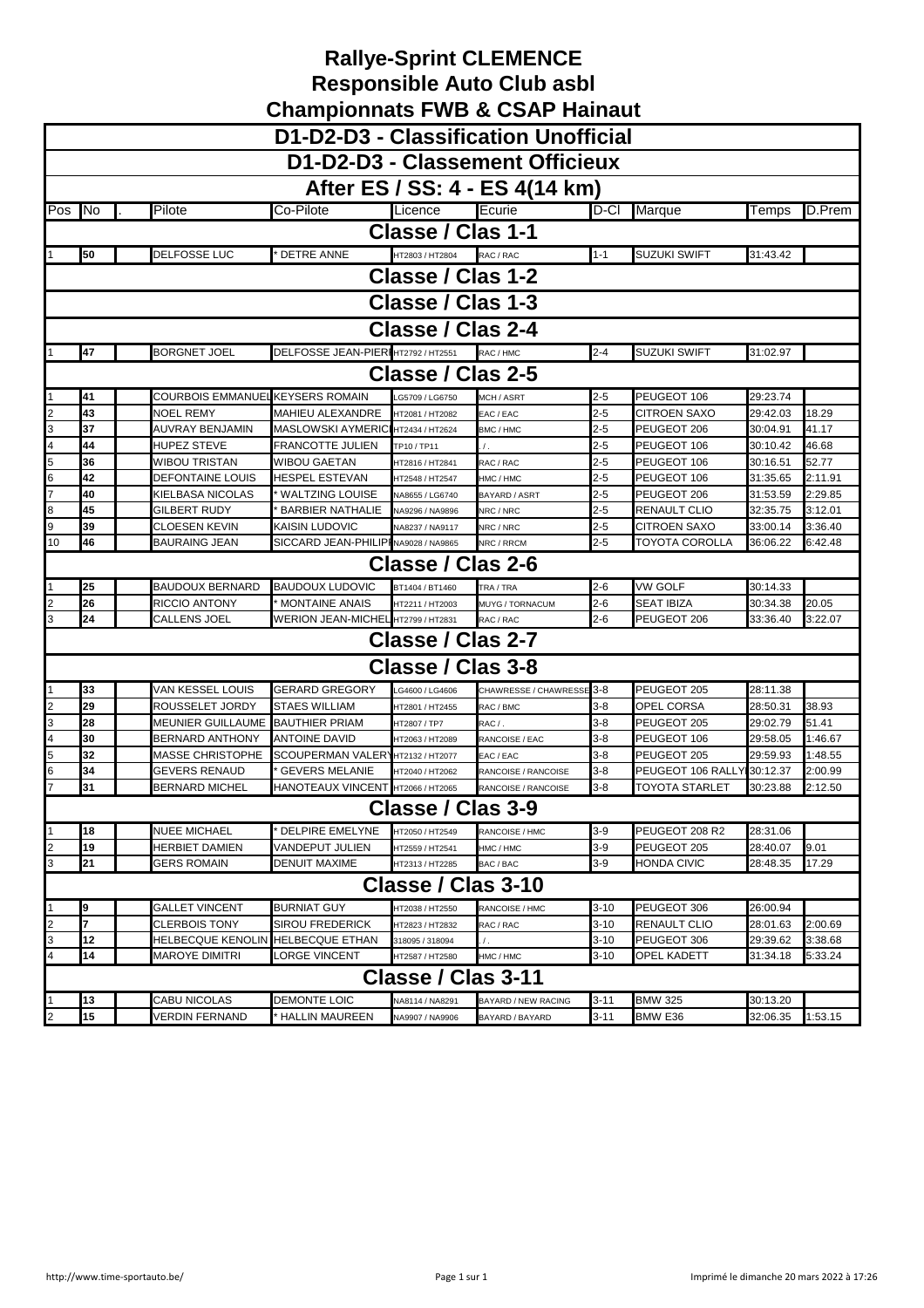| Undinpromided in the & OUAL Hamade                                                                                  |  |                       |                                  |  |                            |  |                    |          |  |  |
|---------------------------------------------------------------------------------------------------------------------|--|-----------------------|----------------------------------|--|----------------------------|--|--------------------|----------|--|--|
| <b>PH</b> - Classification Unofficial                                                                               |  |                       |                                  |  |                            |  |                    |          |  |  |
| <b>PH - Classement Officieux</b>                                                                                    |  |                       |                                  |  |                            |  |                    |          |  |  |
| After ES / SS: 4 - ES 4(14 km)                                                                                      |  |                       |                                  |  |                            |  |                    |          |  |  |
| Pos No<br>Pilote<br>Co-Pilote<br>Marque<br>Ecurie<br>D-CI<br>D.Prem<br>Licence<br>Temps                             |  |                       |                                  |  |                            |  |                    |          |  |  |
| Classe / Clas PH-16                                                                                                 |  |                       |                                  |  |                            |  |                    |          |  |  |
| 253                                                                                                                 |  | <b>PIRAUX VINCENT</b> | CHANSON FREDERIC HT2283 / HT2284 |  | BAC / BAC                  |  | PH-16 LEYLAND MINI | 35:06.40 |  |  |
|                                                                                                                     |  |                       |                                  |  | <b>Classe / Clas PH-17</b> |  |                    |          |  |  |
| Classe / Clas PH-18                                                                                                 |  |                       |                                  |  |                            |  |                    |          |  |  |
| <b>JACOB CHRISTOPHE</b><br>PH-18 FORD ESCORT<br>27:48.32<br>REGNIER ISABELLE<br>251<br>HT2564 / HT2563<br>HMC / HMC |  |                       |                                  |  |                            |  |                    |          |  |  |
| <b>Classe / Clas PH-19</b>                                                                                          |  |                       |                                  |  |                            |  |                    |          |  |  |